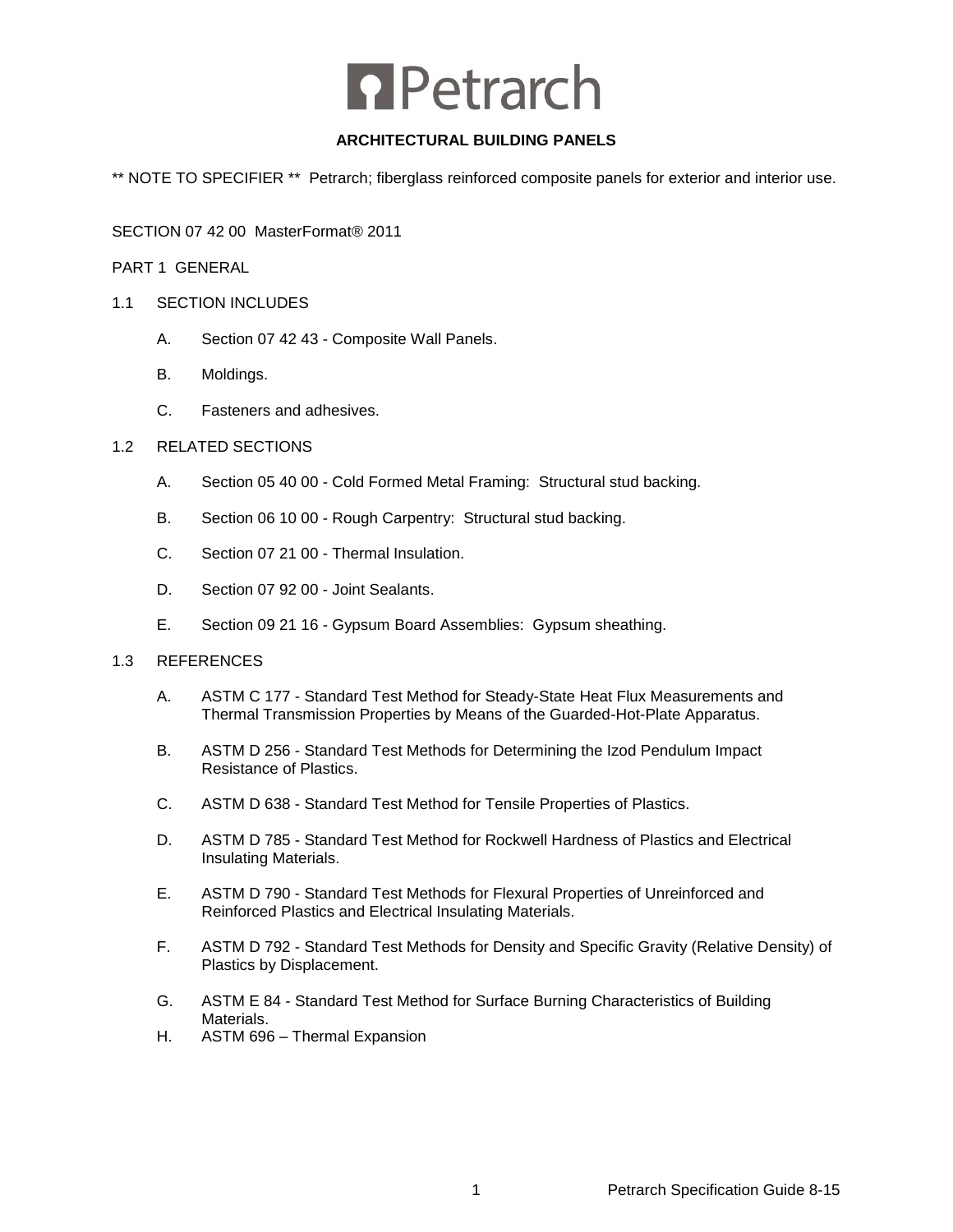# **D** Petrarch

# 1.4 SUBMITTALS

- A. Submit under provisions of Section 01 30 00.
- B. Product Data: Manufacturer's data sheets on each product to be used, including: Preparation instructions and recommendations. Storage and handling requirements and recommendations. Installation methods.
- C. Shop Drawings: Include elevations and detail sections of installation. Include cutting and setting drawings indicating sizes, dimensions, sections, and profiles of panels; arrangements and provisions for jointing, supporting, anchoring, and bonding panels; and details showing relationship with, attachment to, and reception of related work. Include large-scale details of each system component, anchorage, and fastening device.
- D. Selection Samples: Architects selection from full range of color and texture combinations.
- E. Verification Samples: For each panel specified, two samples, minimum size 3-1/2 inches square, representing actual product, color, and patterns.

# 1.5 QUALITY ASSURANCE

- A. Manufacturer Qualifications: Provide products by a manufacturer with experience completing at least five projects of the size, scope and quality required by this project within the last five years. Provide all composite architectural panels by a single manufacturer.
- B. Installer Qualifications: Not less than three years of successful experience in completing exterior cladding systems similar in material and scope to this project.
- C. Mock-Up: Provide a mock-up for evaluation of installation techniques and finished appearance. Finish areas designated by Architect. Do not proceed with remaining work until workmanship and overall appearance are approved by Architect. Refinish mock-up area as required to produce acceptable work. Approved mock-up may be incorporated into the completed work.

# 1.6 PRE-INSTALLATION MEETING

A. For all installation systems, convene meeting to review manufacturer's recommended procedure no less than one week before panel installation is scheduled to begin. Assure attendance by representatives of Architect, Contractor, installer, and panel manufacturer's representative.

# 1.7 DELIVERY, STORAGE, AND HANDLING

- A. Deliver panels in crates on wood pallets, interwoven with protective paper and wrapped in plastic sheets.
- B. Store panels flat in original shipping crates or on wood pallets under protective cover until needed for installation. Ventilate coverings to avoid condensation. Elevate above grade on level blocking to avoid standing water.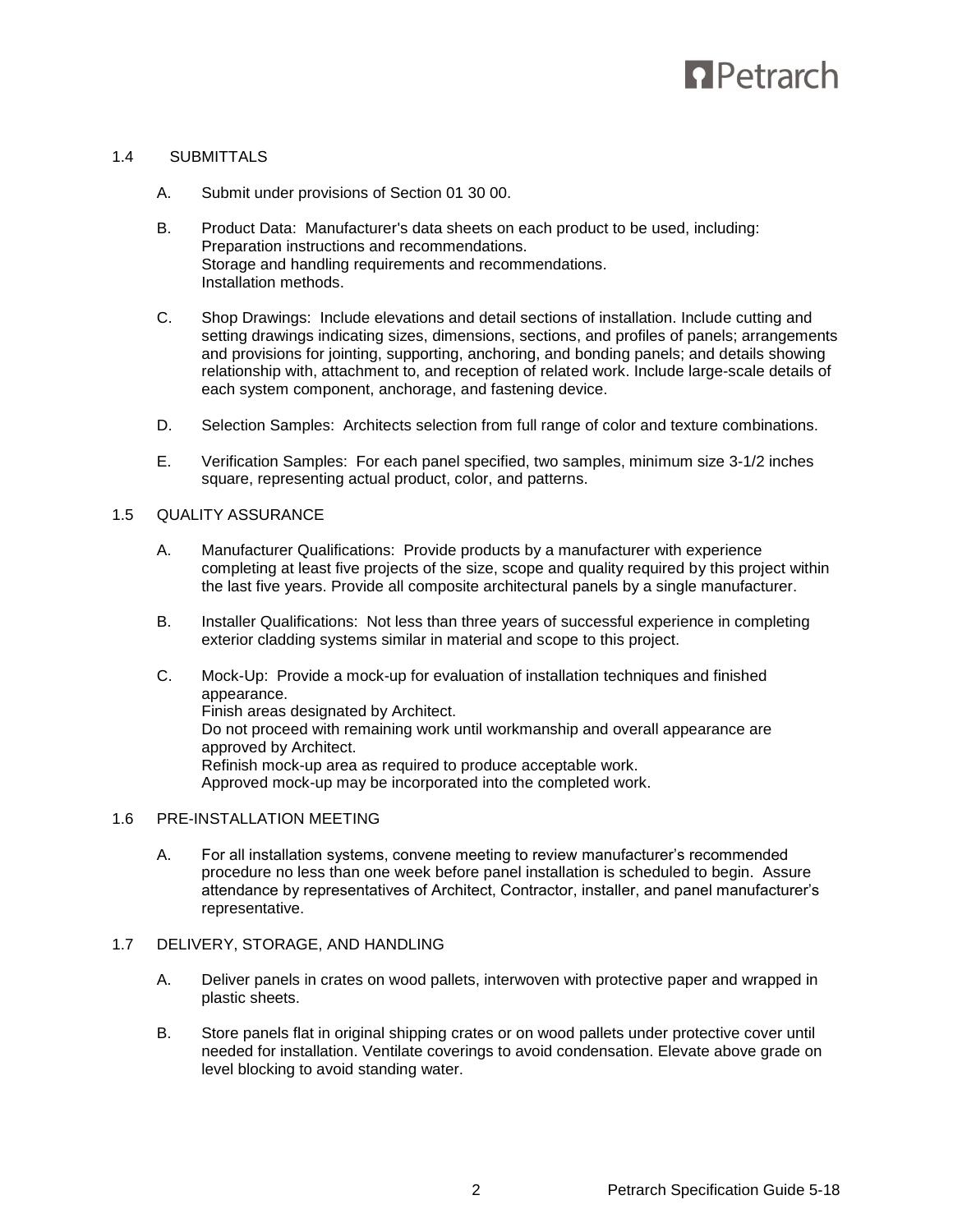

C. Protect panels from scuffing during handling, and apply manufacturer's recommended remedial treatment immediately if panels are soiled or scratched. Carry panels on edge and handle carefully to avoid damage to surfaces and corner.

# 1.8 WARRANTY

- A. See Section 01 78 00 Closeout Submittals, for additional warranty requirements.
- B. Comply with manufacturer's project review requirements and notification procedures to assure qualification for warranty.
- C. See Section 01 78 36 Provide manufacturer's standard 10-year warranty for non-load bearing structural integrity of panels.

#### 1.9 Extra Materials

- A. See Section 01 60 00 Product Requirements, for additional provisions.
- B. Provide extra material as recommended by the architect and or owner.

# PART 2 PRODUCTS

#### 2.1 MANUFACTURERS

- A. Acceptable Manufacturer of Petrarch Architectural Panels: Omnis Panels, Inc; 1717 N. Naper Blvd., Suite 100; Naperville, IL 60563. ASD. Tel: (800) 450-6099 or (630) 355-4040. Fax: (630) 355-4995. Email: info@omnis-panels.com. Website: www.omnis-panels.com.
- B. Manufacturer approved local distributor or local representative: To be provided to the specifier by Omnis Panels, Inc.
- C. Substitutions: Not permitted.
- D. Requests for substitutions will be considered in accordance with provisions of Section 01 25 00.

#### 2.2 COMPOSITE ARCHITECTURAL PANELS

A. Petrarch Panels: 5/16 inch thick composite sheets comprising natural slate and/or stone granules or powder and/or calcium carbonate granules or powder, polyester resin, glass fiber, pigments, and fire retardant, with homogeneous color throughout. Weight: 3.2 lb/sq ft. Width: 47-3/4 inches. Length: 95-3/4 inches. Length: 119-3/4 inches. Density: 2.24, per ASTM D 792. Modulus of Rupture: 5,690 psi (39.2 MPa), when tested in accordance with ASTM D 790 (ASTM D 790M). Tensile Strength: 2960 psi (20.4 MPa), when tested in accordance with ASTM D 638. Thermal Conductivity: 4.862 BTU-in/hr sq ft (100.9 W/m K), when tested in accordance with ASTM C 177. Izod Impact: 0.49 ft-lb/in (0.009 J/m) of notch, when tested in accordance with ASTM D 256. Hardness Barcol: 64, when tested in accordance with ASTM D 785. Flame Spread: 15, when tested in accordance with ASTM E 84. Fuel Contribution: 0, when tested in accordance with ASTM E 84. Moisture Absorption: Maximum 0.2 percent by weight after 24 hours of immersion. Biological Resistance: Immune to insect and vermin attack; inhibits mold growth.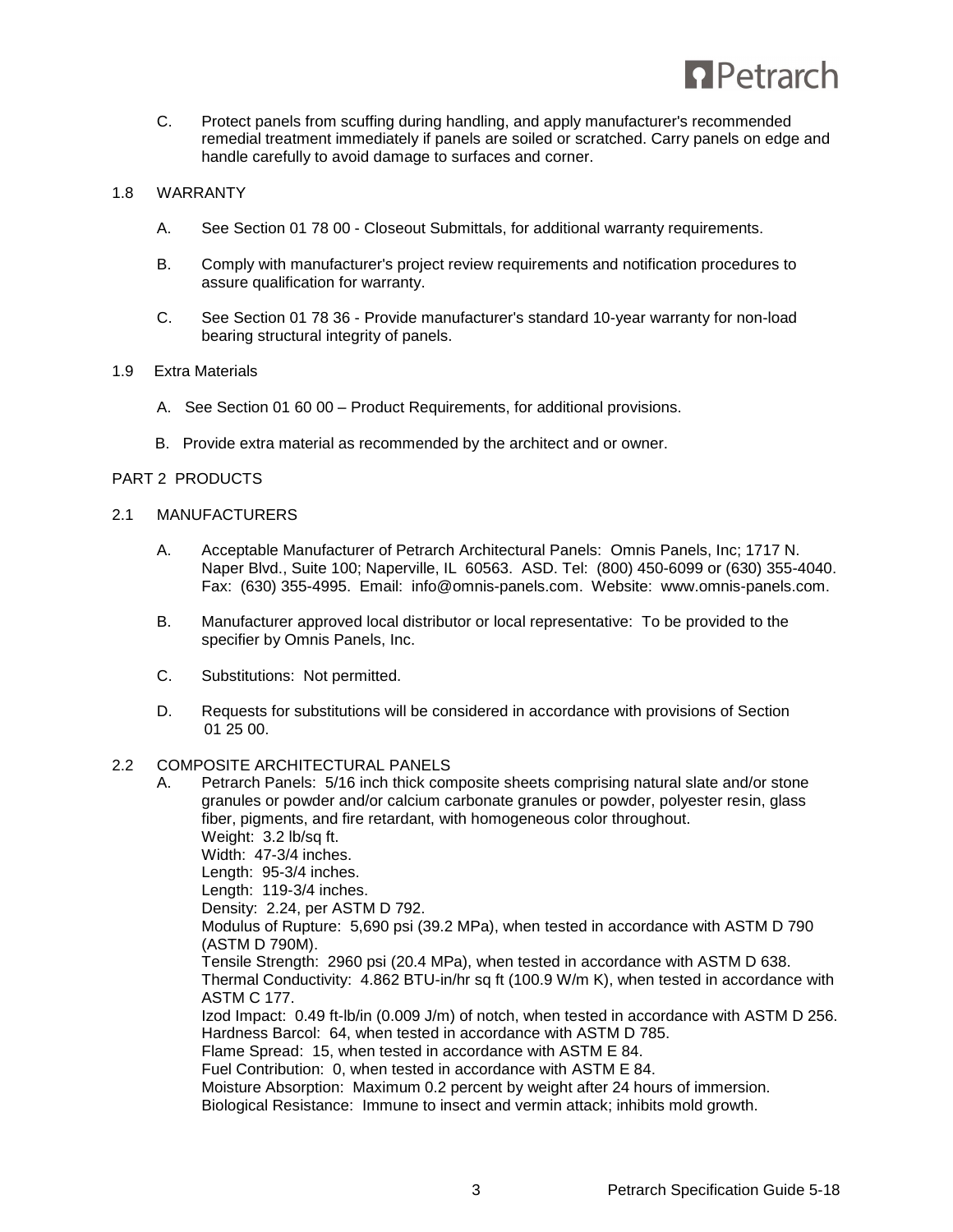

Chemical Resistance: Impervious to most acid and organic solvents.

B. Petrarch Panels: 7/16 inch thick composite sheets comprising natural slate and/or stone granules or powder and/or calcium carbonate granules or powder, polyester resin, glass fiber, pigments, and fire retardant, with homogeneous color throughout. Weight: 4.5 lb/sq ft. Width: 47-3/4 inches. Length: 95-3/4 inches. Length: 119-3/4 inches. Density: 2.27, per ASTM D 792. Modulus of Rupture: 5850 psi (40.3 MPa), when tested in accordance with ASTM D 790 (ASTM D 790M). Tensile Strength: 2880 psi (19.8 MPa), when tested in accordance with ASTM D 638. Thermal Conductivity: 5.822 BTU-in/hr sq ft (120.8 W/m K), when tested in accordance with ASTM C 177. Izod Impact: 0.43 ft-lb/in (0.008 J/m) of notch, when tested in accordance with ASTM D 256. Hardness Barcol: 64, when tested in accordance with ASTM D 785. Flame Spread: 15, when tested in accordance with ASTM E 84. Fuel Contribution: 0, when tested in accordance with ASTM E 84. Moisture Absorption: Maximum 0.2 percent by weight after 24 hours of immersion. Biological Resistance: Immune to insect and vermin attack; inhibits mold growth. Chemical Resistance: Impervious to most acid and organic solvents.

# C. Manufacturing Tolerances:

Sheet size tolerance: Plus or minus 1/8 inch. Thickness tolerance: Plus or minus 1/16 inch. Riven textured surface: An additional plus or minus 1/16 inch.

D. Petrarch Panels Texture and Color:

Texture: Riven Slate. Texture: Riven Slate Shot Blast. Texture: Smooth. Texture: Smooth Shot Blast. Color: Jade, 001. Color: Heather, 002. Color: Graphite, 003. Color: Light Stone, 009. Color: Alabaster, 010. Color: Parchment, 011. Color: Limestone, 012. Color: Pewter, 247. Color: Aluminum, 672. Color: Mocha, 022. Color: Ash, 023. Color: Salmon, 024. Color: Rye, 025. Color: Dover, 026. Color: Russet, 598.

- Color: Dorset, 519.
- Color: Terracotta Red, 639.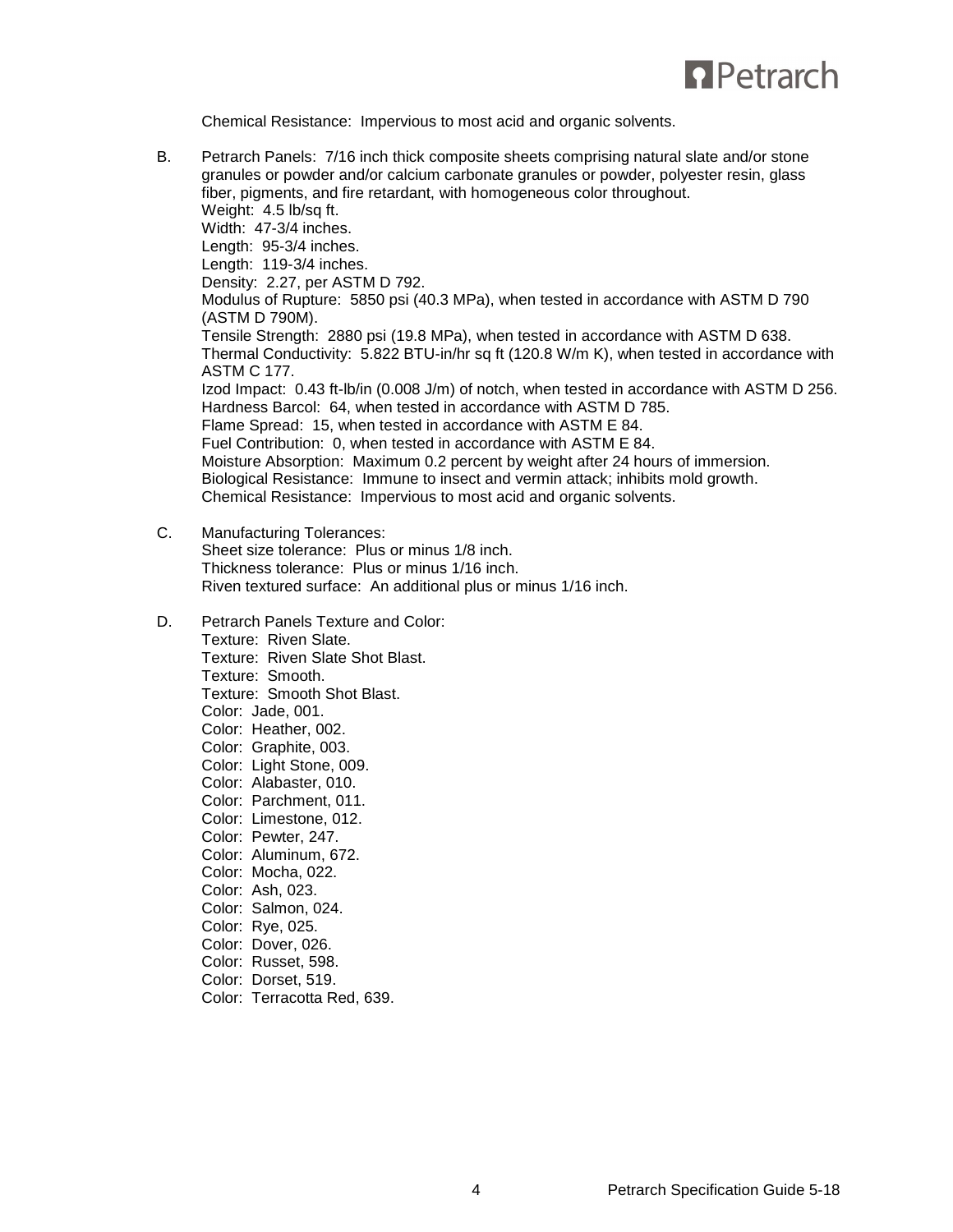# **D** Petrarch

# 2.3 ACCESSORIES

A. Structural Silicone Setting System: Aluminum Bearing Plates: 80% recycled 6063-T5 alloy, 0.125 in thickness, Clear Anodized. Bearing Plate Fasteners: No. 8 x 1-1/2 inch, pan head, Stainless Steel screws. Structural Silicone: One-component structural silicone glazing sealant; provide one of the following: a. Dow Corning 795. b. GE Spilpruf. Cellular Foam Tape: Norton V2100 Series Thermal bond, P2106 Black, 3/16 inch by 1/2 inch. Adhesion Promoter: Norton Tite-R-Bond (2287). Setting Blocks: Silicone, 80-90 Shore A durometer, 1/8 by 11/32 by 4 inches. B. Face Fastened System: Metal Framing: No. 10 or No. 6 Phillips, flat head, Tek point 410 stainless steel screws in lengths to suit application.

Wood Framing: No. 10 or No. 6 Phillips, flat head, Type A point, 18/8 stainless steel sheet metal screws in lengths to suit application. Diamond Countersink Tool to suit screw size.

C. Back Fastened System:

Mounting Brackets: 1/8 in aluminum flat or angled brackets. Screws: M6 by 10 mm stainless steel hex head machine screws. Brass Inserts: Fisher PA4 M6/7.5.

- D. Rain Screen H & J System: Aluminum Extrusion H and J Channels: 80% recycled 6063-T5 alloy, 0.125 in thickness, Black Anodized and sealed. Provides a one inch fixed cavity depth. Aluminum Extrusion Vent Screen: 0.063 in thickness, Black Epoxy Primer. No. 10 Phillips, flat head, self drilling, 410 stainless steel # 3 point, with corrosion resistant inorganic coating.
- F. DOWNER Sub-Frame System:

Aluminum Vertical Wall Brackets: 80% recycled 6063-T5 alloy, 0.125 in thickness, Mill Finish or Clear Flashed Anodized. Single and Double with Insulator Pads. Aluminum "T" or "L" Profile Rails: 0.093 in thickness, Mill Finish or Clear Flashed Anodized. Provides an adjustable cavity depth. No. 10-16 x 3/4 Phillips, pan head, self drilling, 304 stainless steel for Wall Bracket to Rail fastening. No. 12-14 5/16 Hex Washer HD 304 stainless steel for Wall Bracket to Building fastening. DOWNER Omega / Zed System: 0.093 in thickness Aluminum Top Hat Section and "Z" Section. Provides a 1.57 inch fixed cavity depth. DOWNER Back Fastened Clip & Rail System: Combines DOWNER Sub-Frame System with horizontal "C" Carrier Channel for secret fix. Panels are provided with factory fitted brackets. These brackets then hook onto the "C" Carrier Channel for smooth exterior appearance.

E. Weather Sealant: Silicone or Polyurethane sealant and bond breaker tape as specified in Section 07 92 00.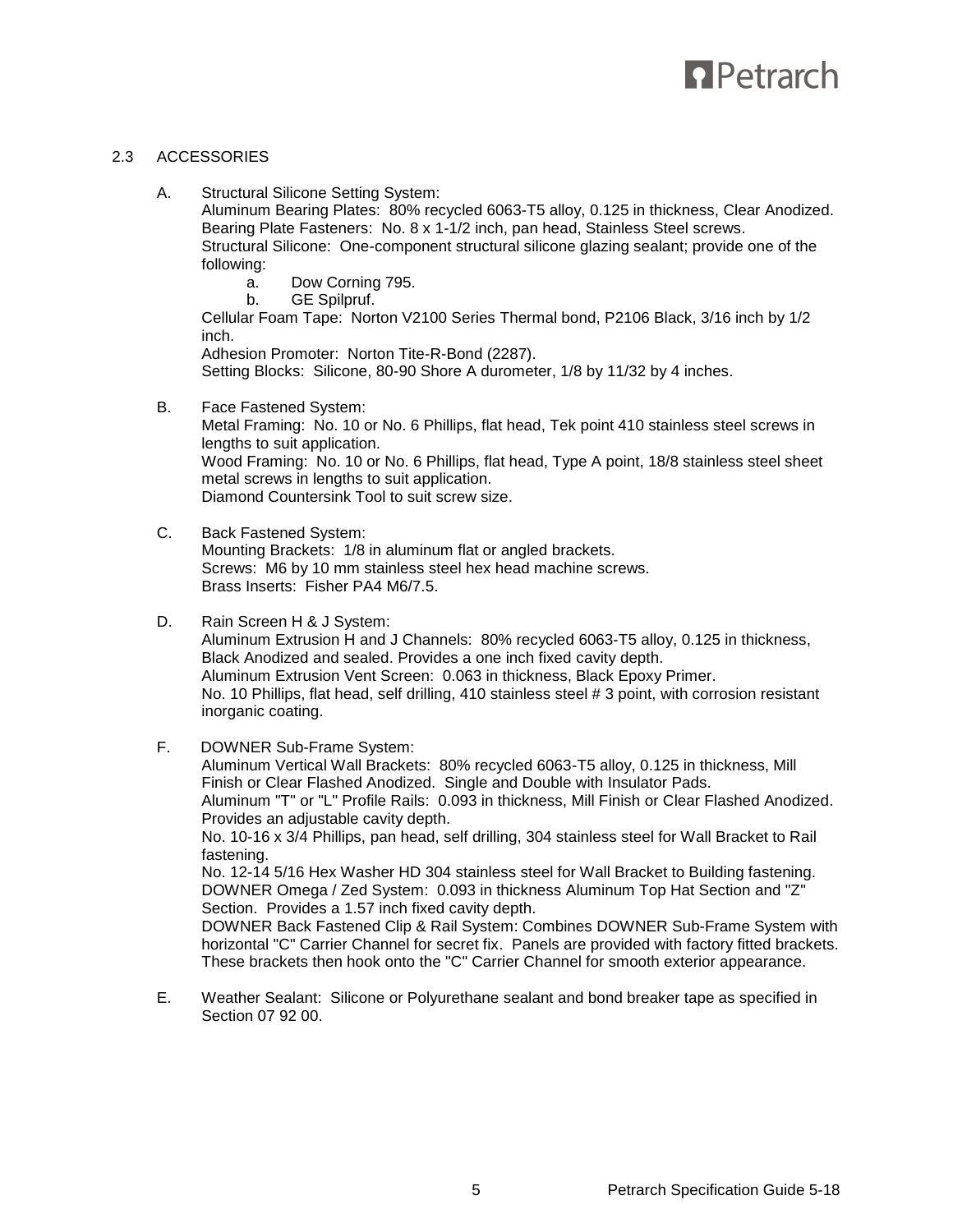

# 2.4 FABRICATION

- A. Provide factory fabricated panels to the extent possible, conforming to the following: Cut to custom sizes from manufacturer's standard sizes. Pre-drill and countersink fastener holes. Prepare special shapes and cutouts. Polish, bevel, or miter edges, as required. Prefabricate inside and outside corners. Prepare inserts and brackets for back fastening system. Bond insulating materials to panels. Engrave as required.
- B. Perform shop or site cutting using a saw equipped with a dry cut, diamond tipped blade. If using a portable or table saw, place finished side up. If using a moveable, portable skill saw, place finished side down. Clamp to saw bed before cutting. Radius cuts can be made using an abrasive jig saw blade with carbide chips. Remove sawdust from panel surface immediately.
- C. If on-site drilling or countersinking is required, drill panels with a portable hand-held pistol drill equipped with a drill guide to assure 90 degree holes and a masonry drill bit suitable for drilling at speeds of 900 to 1200 rpm. Remove any saw dust from panel surface immediately.

# PART 3 EXECUTION

# 3.1 EXAMINATION

- A. Do not begin installation until substrates have been properly prepared.
- B. If substrate preparation is the responsibility of another installer, notify Architect of unsatisfactory preparation before proceeding.

# 3.2 PREPARATION

- A. Measure areas of installation prior to fabrication, to minimize out of square or unbalanced border conditions.
- B. Prepare surfaces using the methods recommended by the manufacturer for achieving the best result for the substrate under the project conditions. Proceed with panel installation only when substrate is completely dry.
- 3.3 INSTALLATION
	- A. Install in strict accordance with manufacturer's instructions. Make adequate provisions for thermal and structural movement.
	- B. Field Assembled Face Fastened System: Locate edge fastener holes and space fasteners within limits established by panel manufacturer. Install panels with joints over bond breaker tape, and seal with silicone or polyurethane joint sealer in accordance with requirements of Section 07 90 00. Panels can be secured using a variety of exposed stainless steel fasteners or countersunk fasteners (patched with manufacturer's matching filler compound).